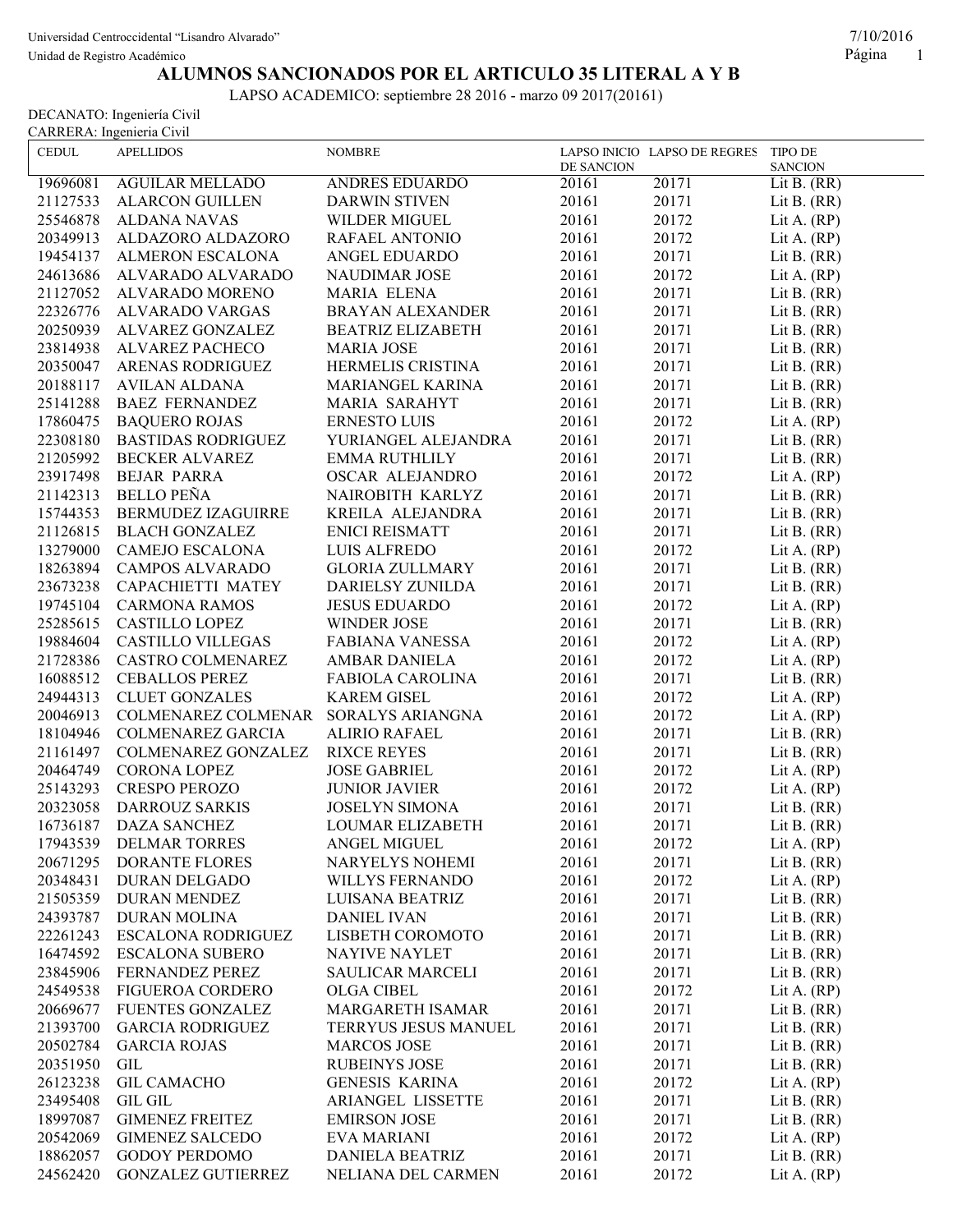Unidad de Registro Académico Página 2

## **ALUMNOS SANCIONADOS POR EL ARTICULO 35 LITERAL A Y B**

LAPSO ACADEMICO: septiembre 28 2016 - marzo 09 2017(20161)

DECANATO: Ingeniería Civil CARRERA: Ingenieria Civil

| DE SANCION<br><b>SANCION</b><br><b>GONZALEZ PEREIRA</b><br>YULIMAR AMELIA<br>20172<br>11597053<br>20161<br>Lit A. $(RP)$<br><b>GONZALEZ PIÑERES</b><br>20161<br>20171<br>17466369<br>YESSID EFRANK<br>Lit B. $(RR)$<br>21256188<br><b>GONZALEZ SILVA</b><br>ELIM MACARENA<br>20161<br>20172<br>Lit A. $(RP)$<br>20161<br>20171<br>23553941<br><b>GONZALEZ YAJURE</b><br>MANUEL FRANCISCO<br>Lit B. $(RR)$<br>20161<br>20172<br><b>JAVIER ENRIQUE</b> | LAPSO INICIO LAPSO DE REGRES TIPO DE |
|------------------------------------------------------------------------------------------------------------------------------------------------------------------------------------------------------------------------------------------------------------------------------------------------------------------------------------------------------------------------------------------------------------------------------------------------------|--------------------------------------|
|                                                                                                                                                                                                                                                                                                                                                                                                                                                      |                                      |
|                                                                                                                                                                                                                                                                                                                                                                                                                                                      |                                      |
|                                                                                                                                                                                                                                                                                                                                                                                                                                                      |                                      |
|                                                                                                                                                                                                                                                                                                                                                                                                                                                      |                                      |
|                                                                                                                                                                                                                                                                                                                                                                                                                                                      |                                      |
| 25961731<br><b>GUEDEZ ALVARADO</b><br>Lit A. $(RP)$                                                                                                                                                                                                                                                                                                                                                                                                  |                                      |
| 20172<br><b>GUEDEZ HATEM</b><br><b>JOSE GREGORIO</b><br>20161<br>21297758<br>Lit A. $(RP)$                                                                                                                                                                                                                                                                                                                                                           |                                      |
| 20171<br>19686534<br><b>GUEDEZ SANCHEZ</b><br>20161<br><b>ISAMAR BEATRIZ</b><br>Lit B. $(RR)$                                                                                                                                                                                                                                                                                                                                                        |                                      |
| 20161<br>20171<br>20924761<br><b>GUERRA MONTES DE OCA</b><br>YANNA FABIOLA<br>Lit B. $(RR)$                                                                                                                                                                                                                                                                                                                                                          |                                      |
| 20171<br>19348926<br>20161<br><b>GUERRA SAENZ</b><br><b>CARLOS MANUEL</b><br>Lit B. $(RR)$                                                                                                                                                                                                                                                                                                                                                           |                                      |
| 20171<br>15944450<br><b>GUETTE CARO</b><br><b>JEAN CARLOS</b><br>20161<br>Lit B. $(RR)$                                                                                                                                                                                                                                                                                                                                                              |                                      |
| 20171<br>21161347<br><b>GUEVARA MORALES</b><br>HEDBERTH ALEXANDER<br>20161<br>Lit B. $(RR)$                                                                                                                                                                                                                                                                                                                                                          |                                      |
| GUEVARA MUÑOZ<br>20171<br>19726257<br><b>BLAS JOSE</b><br>20161<br>Lit B. $(RR)$                                                                                                                                                                                                                                                                                                                                                                     |                                      |
| 20171<br>19475374<br><b>GUIPE FIGUEROA</b><br>TAMARA NATALI<br>20161<br>Lit B. $(RR)$                                                                                                                                                                                                                                                                                                                                                                |                                      |
| 17308891<br>HERNANDEZ REYES<br>20161<br>20171<br>YOSELIN CAROLI<br>Lit B. $(RR)$                                                                                                                                                                                                                                                                                                                                                                     |                                      |
| 10372800<br>HERNANDEZ VILORIA<br>PEDRO ANTONIO<br>20161<br>20171<br>Lit B. $(RR)$                                                                                                                                                                                                                                                                                                                                                                    |                                      |
| 21126005<br>IRIGOYEN ZAMBRANO<br>RAFAEL ANDRES<br>20161<br>20171<br>Lit B. $(RR)$                                                                                                                                                                                                                                                                                                                                                                    |                                      |
| JIMENEZ ANTEQUERA<br>20161<br>20171<br>20045386<br><b>RENNY SIMON</b><br>Lit B. $(RR)$                                                                                                                                                                                                                                                                                                                                                               |                                      |
| 21296135<br><b>JIMENEZ RODRIGUEZ</b><br><b>JHOAN ALFREDO</b><br>20161<br>20172<br>Lit A. $(RP)$                                                                                                                                                                                                                                                                                                                                                      |                                      |
| 20161<br>20172<br>25161652<br><b>JIMENEZ TOVAR</b><br>YEMBERLIS YENILETH<br>Lit A. $(RP)$                                                                                                                                                                                                                                                                                                                                                            |                                      |
| 20172<br><b>JURADO RODRIGUEZ</b><br>20161<br>20891897<br><b>LESMER JOSUE</b><br>Lit A. $(RP)$                                                                                                                                                                                                                                                                                                                                                        |                                      |
| 20171<br>15170799<br><b>LANDAETA</b><br><b>JOSE GREGORIO</b><br>20161<br>Lit B. $(RR)$                                                                                                                                                                                                                                                                                                                                                               |                                      |
| 20171<br>LINAREZ COLMENAREZ<br>20161<br>23052331<br><b>ANGELO JAVIER</b><br>Lit B. $(RR)$                                                                                                                                                                                                                                                                                                                                                            |                                      |
| LOVERA PEÑA<br>20172<br>20891072<br><b>JOSE GREGORIO</b><br>20161<br>Lit A. $(RP)$                                                                                                                                                                                                                                                                                                                                                                   |                                      |
| 20161<br>20172<br>25149554<br>LUGO LUGO<br><b>JOSE ANGEL</b><br>Lit A. $(RP)$                                                                                                                                                                                                                                                                                                                                                                        |                                      |
| 20161<br>20171<br>25145703<br>MARTINEZ HERNANDEZ<br>ANYI GREGORIA<br>Lit B. $(RR)$                                                                                                                                                                                                                                                                                                                                                                   |                                      |
| 20171<br>MARTINEZ OLIVAREZ<br>20161<br>23835127<br><b>MANUEL FERNANDO</b><br>Lit B. $(RR)$                                                                                                                                                                                                                                                                                                                                                           |                                      |
| 20171<br>21301313<br>MARTINEZ RANGEL<br>20161<br><b>GRABIELA MADONNA</b><br>Lit B. $(RR)$                                                                                                                                                                                                                                                                                                                                                            |                                      |
| 20172<br><b>MEDINA PEREZ</b><br>20161<br>17004907<br><b>JUAN JOSE</b><br>Lit A. $(RP)$                                                                                                                                                                                                                                                                                                                                                               |                                      |
| 20161<br>20172<br>25138387<br>MELENDEZ PEREZ<br><b>JHONNY JOSE</b><br>Lit A. $(RP)$                                                                                                                                                                                                                                                                                                                                                                  |                                      |
| MELENDEZ PULIDO<br>20161<br>20172<br>21295287<br>AIDAMAR ROSNEYRIS<br>Lit A. $(RP)$                                                                                                                                                                                                                                                                                                                                                                  |                                      |
| 20017600<br>MELENDEZ ROJAS<br>20161<br>20171<br>ALICIA CAROLINA<br>Lit B. $(RR)$                                                                                                                                                                                                                                                                                                                                                                     |                                      |
| 20161<br>20171<br>20669682<br>MENDOZA CORREIA<br>DANNYELLA ISSABHEL<br>Lit B. $(RR)$                                                                                                                                                                                                                                                                                                                                                                 |                                      |
| 20161<br>20171<br>17344967<br>MONTEZUMA MORENO<br><b>OSMERLY ANTONIA</b><br>Lit B. $(RR)$                                                                                                                                                                                                                                                                                                                                                            |                                      |
| 20161<br>20172<br>22183117<br>MONTILLA MONTILLA<br><b>JUAN MIGUEL</b><br>Lit A. $(RP)$                                                                                                                                                                                                                                                                                                                                                               |                                      |
| 20161<br>20171<br>20039719<br><b>MORENO VALERO</b><br><b>EDWIN GABRIEL</b><br>Lit B. $(RR)$                                                                                                                                                                                                                                                                                                                                                          |                                      |
|                                                                                                                                                                                                                                                                                                                                                                                                                                                      |                                      |
|                                                                                                                                                                                                                                                                                                                                                                                                                                                      |                                      |
| 20172<br>20161<br>19974687<br><b>MUJICA RODRIGUEZ</b><br><b>ANSONY JOSE</b><br>Lit A. $(RP)$                                                                                                                                                                                                                                                                                                                                                         |                                      |
| 20161<br>20171<br>EDGAR RAFAEL JUNIOR<br>Lit B. $(RR)$<br>20892819<br>NAVEA MARTINEZ                                                                                                                                                                                                                                                                                                                                                                 |                                      |
| OROPEZA TOVAR<br>20161<br>20171<br>19955560<br>MARIANGEL COROMOTO<br>Lit B. $(RR)$                                                                                                                                                                                                                                                                                                                                                                   |                                      |
| 22333646<br>PARRA PEREZ<br>20161<br>20171<br>MINANYE PASTORA<br>Lit B. $(RR)$                                                                                                                                                                                                                                                                                                                                                                        |                                      |
| PARTIDAS TORRES<br>20161<br>20172<br>26540616<br><b>CECILIA SINAI</b><br>Lit A. $(RP)$                                                                                                                                                                                                                                                                                                                                                               |                                      |
| 20161<br>20172<br>18736406<br>PEREZ ARROYO<br><b>ANA KARINA</b><br>Lit A. $(RP)$                                                                                                                                                                                                                                                                                                                                                                     |                                      |
| <b>SOLEIL MILDRED</b><br>20161<br>20171<br>20541366<br>PEREZ CHIRINOS<br>Lit B. $(RR)$                                                                                                                                                                                                                                                                                                                                                               |                                      |
| 20161<br>20171<br>22183053<br>PEREZ COLMENAREZ<br><b>JOSE ANTONIO</b><br>Lit B. $(RR)$                                                                                                                                                                                                                                                                                                                                                               |                                      |
| 20161<br>20472335<br>PEREZ DIAZ<br>PATRICIA CAROLINA<br>20172<br>Lit A. $(RP)$                                                                                                                                                                                                                                                                                                                                                                       |                                      |
| 20161<br>24339737<br>PEREZ GUTIERREZ<br><b>MARIALBERT VALERIA</b><br>20171<br>Lit B. $(RR)$                                                                                                                                                                                                                                                                                                                                                          |                                      |
| 20188387<br>PEREZ MELENDEZ<br>YETSI YOHELY<br>20161<br>20171<br>Lit B. $(RR)$                                                                                                                                                                                                                                                                                                                                                                        |                                      |
| PEREZ MENDOZA<br><b>ESTEBAN DE JESUS</b><br>20161<br>25961308<br>20171<br>Lit B. $(RR)$                                                                                                                                                                                                                                                                                                                                                              |                                      |
| PEREZ TORRES<br>20161<br>20172<br>20323438<br><b>MARYURY PASTORA</b><br>Lit A. $(RP)$                                                                                                                                                                                                                                                                                                                                                                |                                      |
| PEREZ VALENZUELA<br>25471171<br>ESTHER ALTAGRACIA<br>20161<br>20172<br>Lit A. $(RP)$                                                                                                                                                                                                                                                                                                                                                                 |                                      |
| 20161<br>20172<br>20269904<br>PIERUZZINI CANELON<br>ROBERTH LEONELL<br>Lit A. $(RP)$                                                                                                                                                                                                                                                                                                                                                                 |                                      |
| 20161<br>PINEDA ECHEVERRIA<br><b>ELISA PASTORA</b><br>20171<br>Lit B. $(RR)$<br>26165375                                                                                                                                                                                                                                                                                                                                                             |                                      |
| 19264807<br>PIÑA VILORIA<br>20161<br>20172<br>ANDREA VANESSA<br>Lit A. $(RP)$                                                                                                                                                                                                                                                                                                                                                                        |                                      |
| POLO SALCEDO<br><b>JOSE GREGORIO</b><br>20161<br>20171<br>24558114<br>Lit B. $(RR)$<br>PORFIRIO FRANCYS<br>20161<br>20172<br>25688422<br><b>ALEX JOSE</b><br>Lit A. $(RP)$                                                                                                                                                                                                                                                                           |                                      |